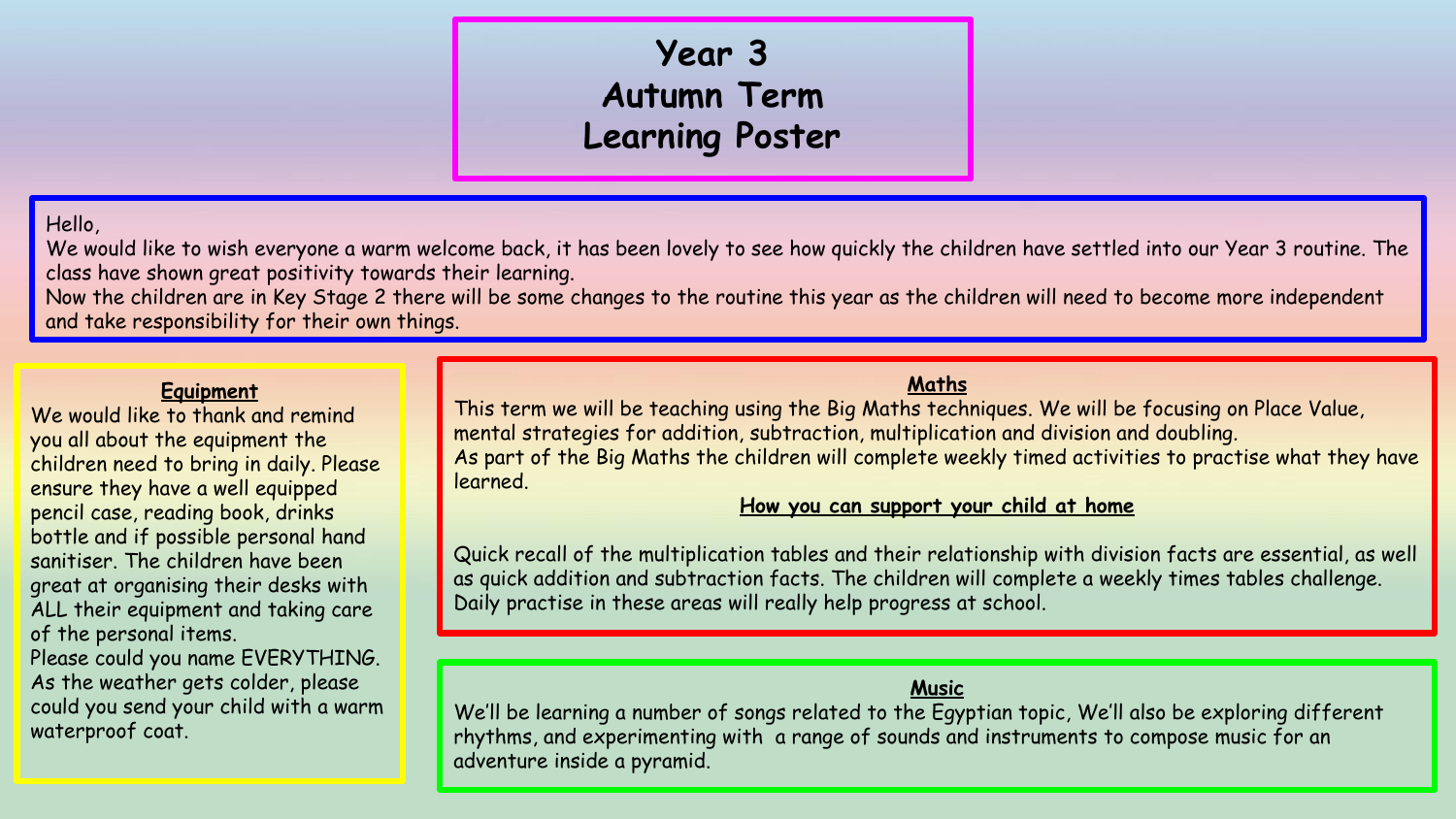#### **Science**

This terms Science units will be animals including humans and rocks and soils. The children will be able to foster and develop a sense of curiosity through these topics. Animals including humans will involve discovering different food groups and what makes a balanced diet, skeletons, muscles and joints and the effects of exercise on the body. Rocks and soils will involve finding out about different types of rocks and their properties, what different elements are found in soil and also some work on volcanoes.

# **Art/ DT**

In Art this term we will be looking at Autumn which we include making a close study of leaves including observational drawing, collage and printing. In DT we will be making Canopic Jars to link to our work on Egyptians. Please can each child bring in an empty pringles tube or similar. We will be fostering the children's creativity through these projects.

# **PE**

Tennis, fitness and outdoor activities including orienteering will be the focus for P.E. The children will need to show commitment and consideration during these lessons.

#### **English**

We will be reading The Egyptian Cinderella by Shirley Climo and our class reading book is The Boy Who Grew with Dragons by Andy Shepherd. Our English lessons will be based around these books.

Every week we will also complete grammar and punctuation lessons to support their understanding of the structure of sentences. We will also be having weekly handwriting lessons.

The English curriculum helps the children to foster Craftsmanship, creativity, commitment and communication.

### **How you can support your child at home**

Talk to your child about punctuation, where their commas might go for example. Encourage your child to write about anything and everything.

#### **Reading**

The children will be asked to read independently daily so please make sure they have their reading book in school everyday.

In addition, please could you listen to your child read at least three times a week.

#### **How you can support your child at home**

Discuss with your child what they are reading to check understanding. Support them in their quest to read intensively, getting to know about different authors. Choose a book that you can read to them and enjoy together.